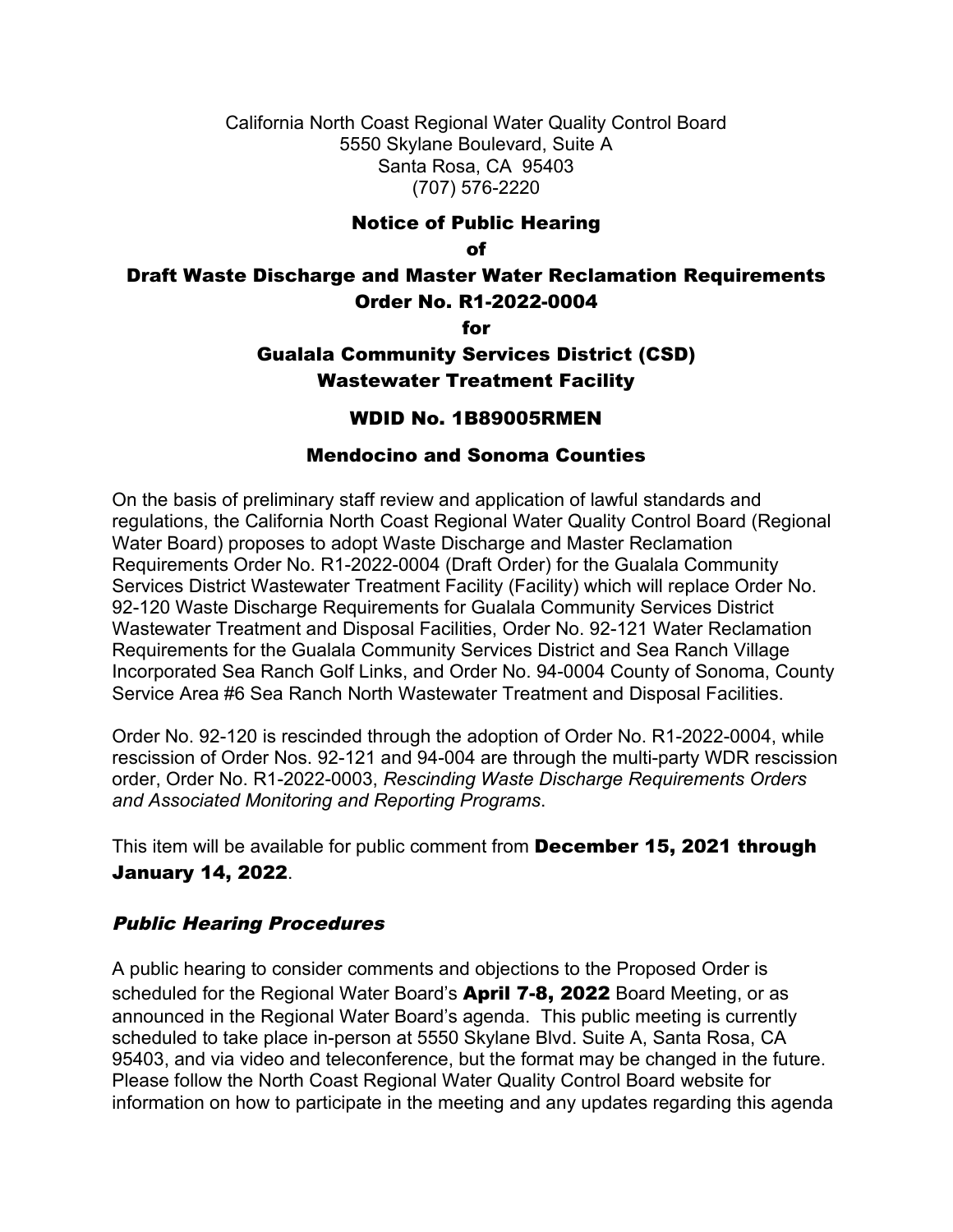item, including format changes that would allow for in-person attendance at a physical location.

Live video and audio broadcasts of the public hearing will be available via the internet and can be accessed at the [CalEPA Public Meeting Live Webcasts page](https://video.calepa.ca.gov/) (https://video.calepa.ca.gov/). The public hearing will be recorded.

At this time, this meeting is scheduled to occur on April 7 and 8, 2022, and this matter could be heard on either day. In accordance with the Bagley-Keene Open Meeting Act (Gov. Code, § 11120 et seq.), an agenda will be posted to the [North Coast Regional](https://www.waterboards.ca.gov/northcoast/)  Water Quality [Control Board website](https://www.waterboards.ca.gov/northcoast/) [\(www.waterboards.ca.gov/northcoast](http://www.waterboards.ca.gov/northcoast)) at least 10 days in advance of the meeting. The agenda will specify the particular day of the hearing, and any updates to the meeting format.

Please follow the [North Coast Regional Water Quality Control Board website](https://www.waterboards.ca.gov/northcoast/) (www.waterboards.ca.gov/northcoast) for updates, including notice of any changes to meeting time, location and format.

In order for the Regional Water Board to consider any written evidentiary material concerning this hearing, any documents, including written comments, technical reports and other evidentiary material, must be submitted to the Regional Water Board email at [NorthCoast@waterboards.ca.gov](mailto:NorthCoast@waterboards.ca.gov) no later than 5:00 p.m., on January 14, 2022. All documents that are received timely will be distributed to the Regional Water Board members and interested persons. These records will also become a permanent part of the administrative record for this public hearing.

Except at the discretion of the Regional Water Board Chair, written material received after the above date will not be accepted. If the Chair chooses to accept late written material, that material will not be incorporated into the administrative record if doing so would prejudice any party or the Board. The Chair may choose to modify this rule upon a showing of severe hardship (California Code of Regulations, Title 23, sections 648.1 and 648.4).

The Regional Water Board will accept written and oral comments and evidence regarding this item. Written comments and evidence must be submitted to the Regional Water Board **no later than January 14, 2022**. Oral comments or testimony at the hearing may summarize or explain timely submitted, or late-accepted written evidence but shall not introduce new evidence. The time limit for oral testimony or comments will be set by the Regional Water Board Chair and are subject to change. These time limits normally allow no more than 20 minutes each for Regional Water Board staff and Dischargers. All speakers are expected to honor these time limits. Other interested persons may also provide testimony at this public hearing. However, any testimony given by someone other than staff or the Discharger is limited to 5 minutes. A timer may be used, and speakers are expected to honor time limits. Where speakers can be grouped by affiliation or interest, such groups will be expected to select a spokesperson to avoid unnecessary or repetitive testimony.